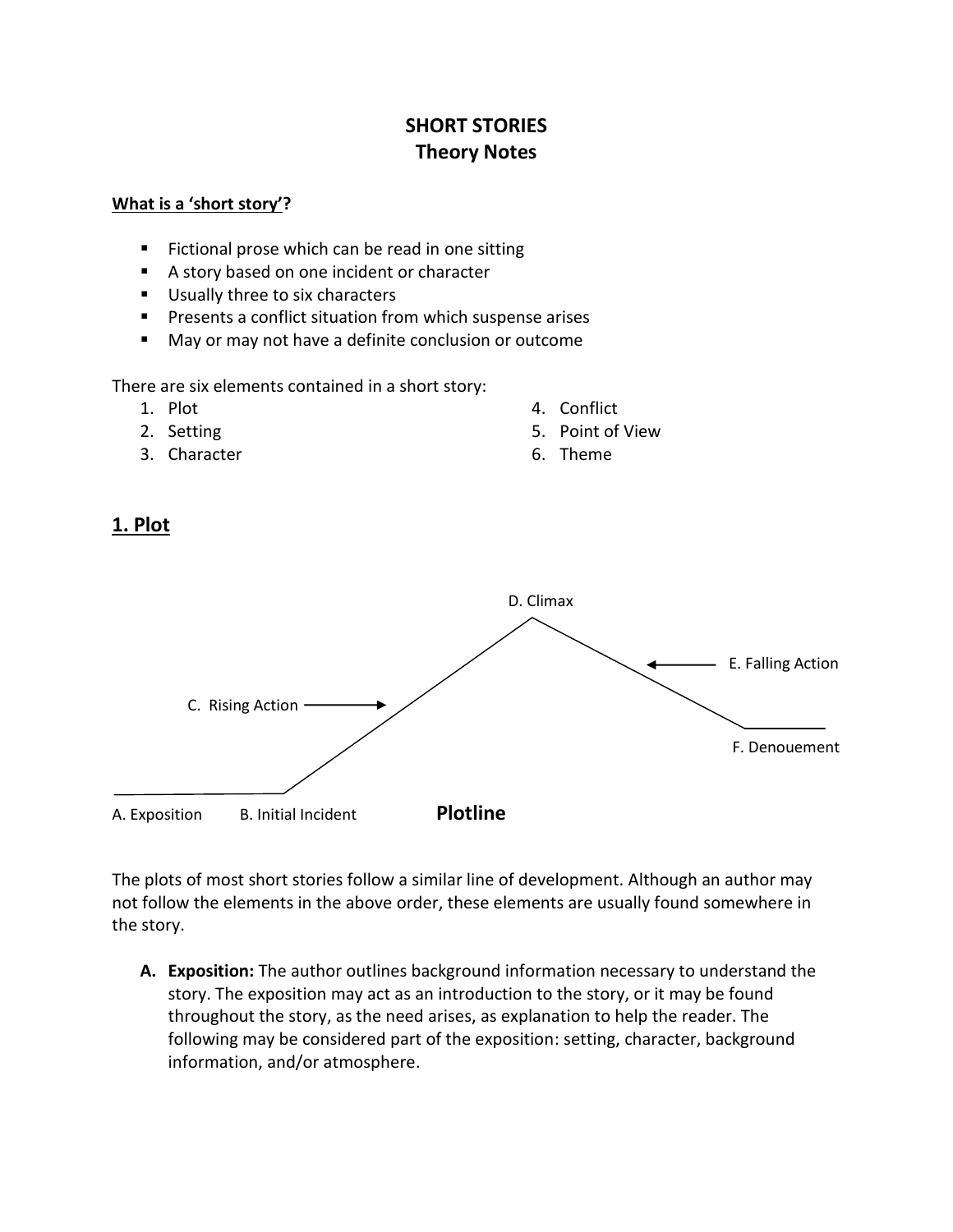- **B. Initial Incident:** This is the first incident in the story which introduces the conflict or begins the suspense. Without this incident, there would be no conflict.
- **C. Rising Action:** Most of the story is made up of rising action, based on the conflict introduced in the initial incident. The conflict and the rising action build up suspense.
- **D. Climax:** This is the turning point in the story when the main conflict is resolved.
	- a. Happy ending—protagonist solves the conflict
	- b. Unhappy ending—protagonist beaten by opposing forces
	- c. Indeterminate ending—conflict is not solved; no real climax or ending.
- **E. Falling Action:**Things start to fall back into place.
- **F. Denouement:** This is the ending or the conclusion. The author may tell you what happened to the characters following the climax. The denouement ties up loose ends of the story. A short story may or may not have a denouement.

# **2. Setting**

The setting is the time and location in which a story takes place.

The following may contribute to a story's setting:

- place--(where is the story taking place?)
- $\bullet$  time--(historical time, time of day, year)
- weather conditions--(Is it rainy, sunny, stormy?)
- social conditions--(What is daily life like in the story?)
- mood or atmosphere--(What feeling is created?)

# **3. Character**

Character refers to a person in a story, OR the characteristics of a person.

**Protagonist**--the central (main) character in a story.

**Antagonist**--the person or force who opposes the main character.

**Characterization:** The way in which the characteristics of a character are revealed in a story. Authors use the following to reveal character:

- a) his/her physical appearance
- b) what he/she says, thinks, feels and dreams
- c) what he/she does or does not do
- d) what others say about him/her and how others react to him/her
- e) how the character interacts with others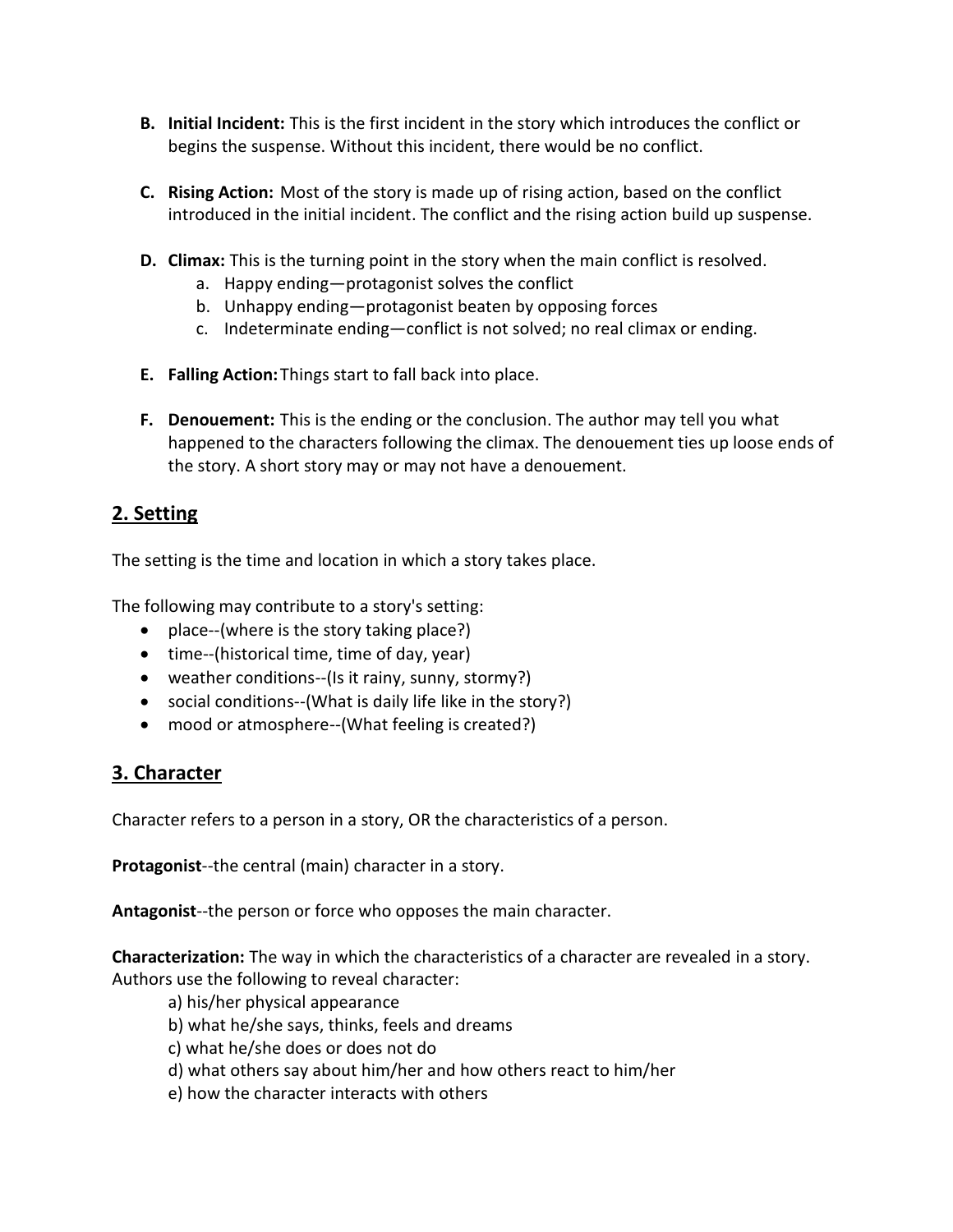#### **Character Types**

**Flat** - a character who reveals only one, maybe two, personality traits in a story or novel, and the trait(s) do not change. Flat characters play a role but have no personality that is pertinent to the story, like "storekeeper," or "police officer."

Example: In a story about a friendly teacher named Sandra Smith, Louis Drud is a janitor in her building. Louis is always tired and grumpy whenever Sandra runs across him and says hello. In this example, Louis Drud is a flat character.

**Round** - a well developed character who demonstrates varied and sometimes contradictory traits. Round characters are usually dynamic (change in some way over the course of a story). If you think of the characters you most love in fiction, they probably seem as real to you as people you know in real life. This is a good sign that they are round characters.

Example: A character in a story named Elaine never cuts anybody a break. She tells her friends and coworkers that charity and compassion have no place in society. On the other hand, Elaine can never pass up feeding a stray kitten or puppy, and always tries to find a good home for lost or abandoned pets. In this example, Elaine is a round character.

**Static** - a character who remains primarily the same throughout a story or novel. Events in the story do not alter a static character's outlook, personality, motivation, perception, habits, etc.

Example: Bert, a bumbling salesman, never takes the time to organize his files, properly record his sales, or follow up with customers. Finally, his boss gets fed up and fires him. Bert struggles for two months to find a new sales position. During that time, his car is repossessed for nonpayment and he maxes out his credit cards. Bert finally finds a new sales position but, before a week passes, he is called into a conference with his new boss. Bert is informed he must get organized or he will be fired. A week later, the new boss fires Bert after he fails to follow up with an important customer. In this example, Bert is a static character.

**Dynamic** - a major character in a work of fiction who encounters conflict and is changed by it. The change in outlook or character is permanent.

Example: Ebenezer Scrooge, in A Christmas Carol by Dickens, was very stingy with his money. He worked his employees very hard for little pay. After his experiences with the ghosts that visited him, he changed his ways, paying his employees a more than fair wage, providing days off work and actually giving gifts. In this example, Ebenezer Scrooge is a dynamic character.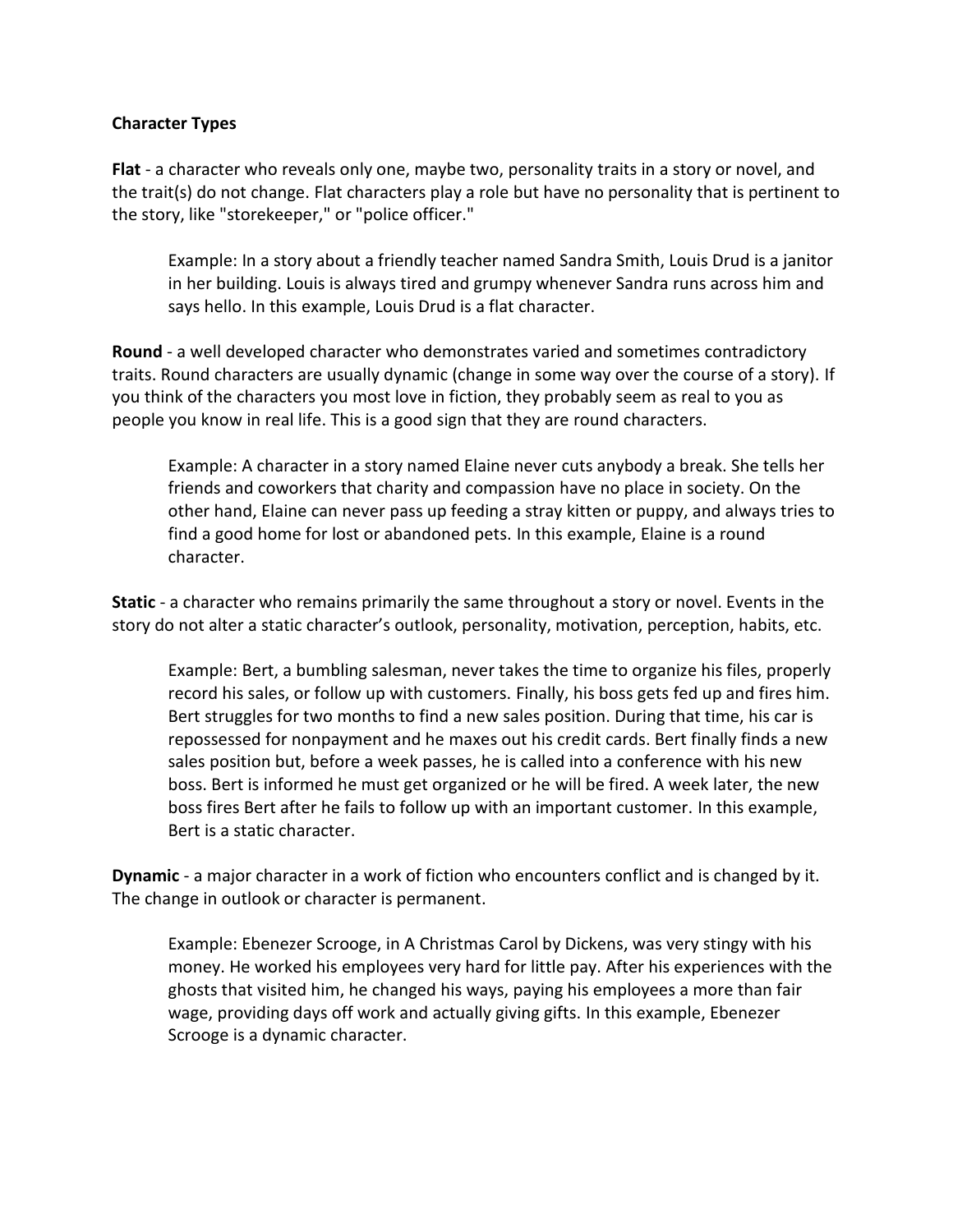**Stock** - a character based on a common literary or social stereotype who is instantly recognizable to most readers. Possible examples include the "ruthless businessman", "shushing old librarian" or "dumb jock." They are not the focus nor are they developed in the story.

Example: The main character in a story, Bernard, is hired by a computer company. His secretary is a blonde named Gidget, who is cute but forgetful and never gets a joke. In this example, Gidget is a stock character.

**Foil** - a character who is used to enhance another character through contrast. Cinderella's grace and beauty as opposed to her nasty, self-centered stepsisters is one clear illustration of a foil many may recall from childhood.

Example: The main character in a story, a teenager named Sally, is a very honest person. She always tries to tell the truth and consider everyone's feelings. The teacher assigns Betty to be Sally's science lab partner. Betty enjoys gossip and likes to see people's reactions, especially if it involves hurt or embarrassment. In this example, Betty is a foil.

Although the character types are listed separately, characters may be (and often are) a combination. A foil, for example, could also be a round, flat, or even a stock character. While most protagonists in novels are dynamic (change over the course of the novel) and round, they don't have to be, especially if the novel is plot driven as opposed to character driven. It's not unheard of for a short story to feature a static protagonist. Some character types are, by definition, opposite and cannot be considered. For example, one cannot have a character that is both flat and round, or a character that is both static and dynamic.

# **4. Conflict**

Conflict is opposition between or among characters or forces in a story that shapes or motivates the action of the plot. Conflict is essential to plot because it ties the incidents together and makes the plot move.

#### There are 2 types of conflict:

**Internal**--A struggle within one's self. A person may make a decision, overcome pain, or quiet their temper...

**External**--A struggle with a force other than one's self.

#### There are four kinds of conflict:

1. **Man vs. Man**--A physical struggle or emotional struggle with another character.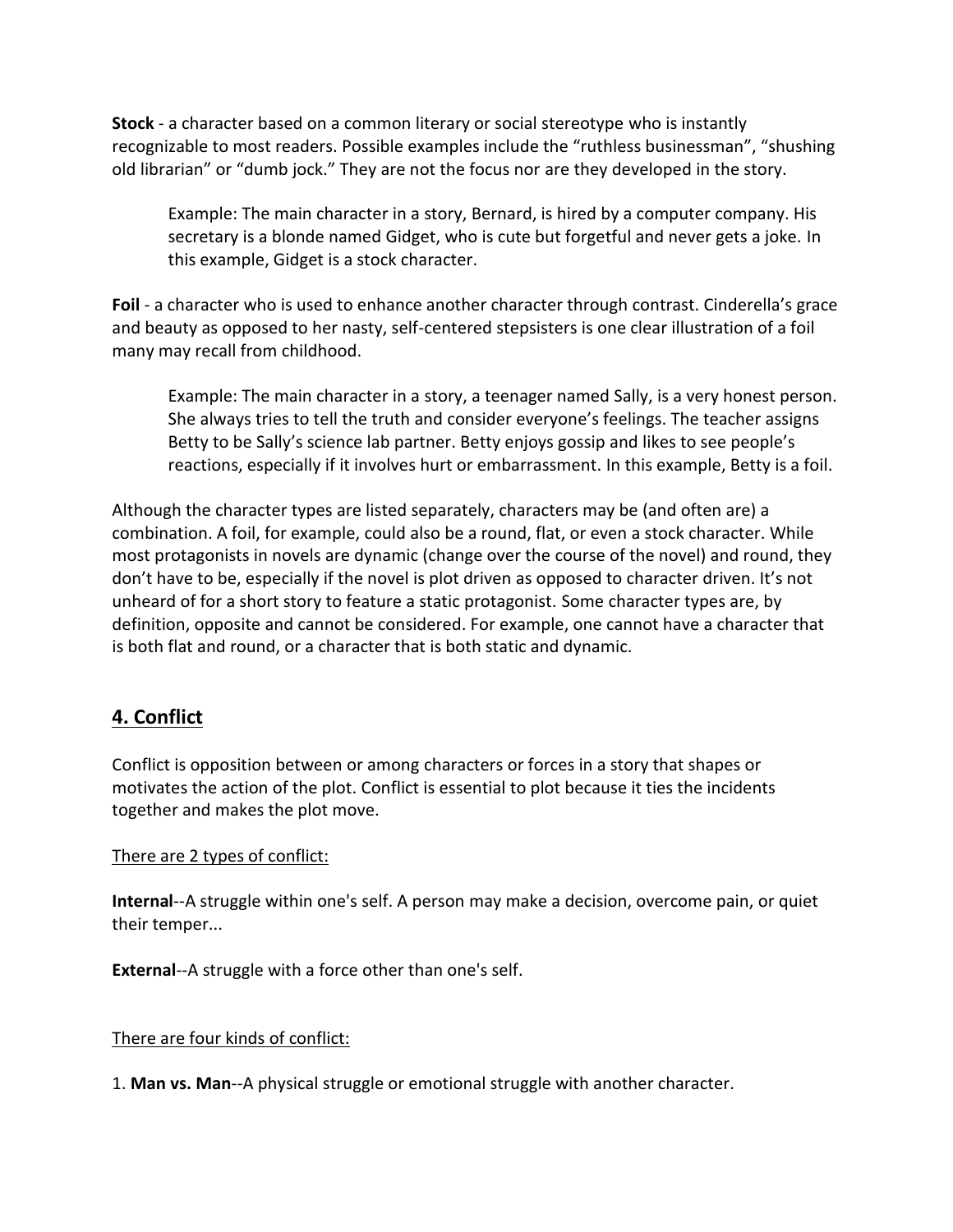- 2. **Man vs. Nature**--A physical or emotional struggle against a force of nature.
- 3. **Man vs. Self**--A character's struggle with him or herself.

4. **Man vs. Society**--A character struggles against ideas, practices, or customs of other people.

### **5. Point of View**

Point of View--the angle from which the story is told.

The short story writer uses one of the following methods in telling his/her story:

**a. First Person narrator** - The author becomes a character in the story (usually the protagonist). He knows the past and present but cannot predict the future. Uses the words "I", "me", and "we".

**b. Third Person narrator** - The story is told from the point of view of an outsider looking at the action. The narrator tells the story in third person (he, she, they).

**i. Objective narrator** - tells the story without stating more than can be inferred from the story's action and dialogue. The narrator tells only what he sees and hears, and does not try to interpret the feelings of characters. The narrator never tells anything about what the characters think or feel.

**ii. Omniscient narrator** - knows everything that happens and everything that goes on in the minds of **all** the characters. The narrator sees and knows all about the past, present, and future. May tell readers what he is thinking.

**iii. Limited Omniscient narrator** - knowledge is limited to **one character** restricting information to what that character sees, hears, thinks, and feels. Sees and knows all about **one character only**.

### **6. Theme**

**Theme**--the main message or idea behind a piece of writing.

The theme of a story:

- represents what the protagonist discovers about life
- is what the text implies about life or human nature
- is the "main idea" everything in the text should work together to help communicate that idea